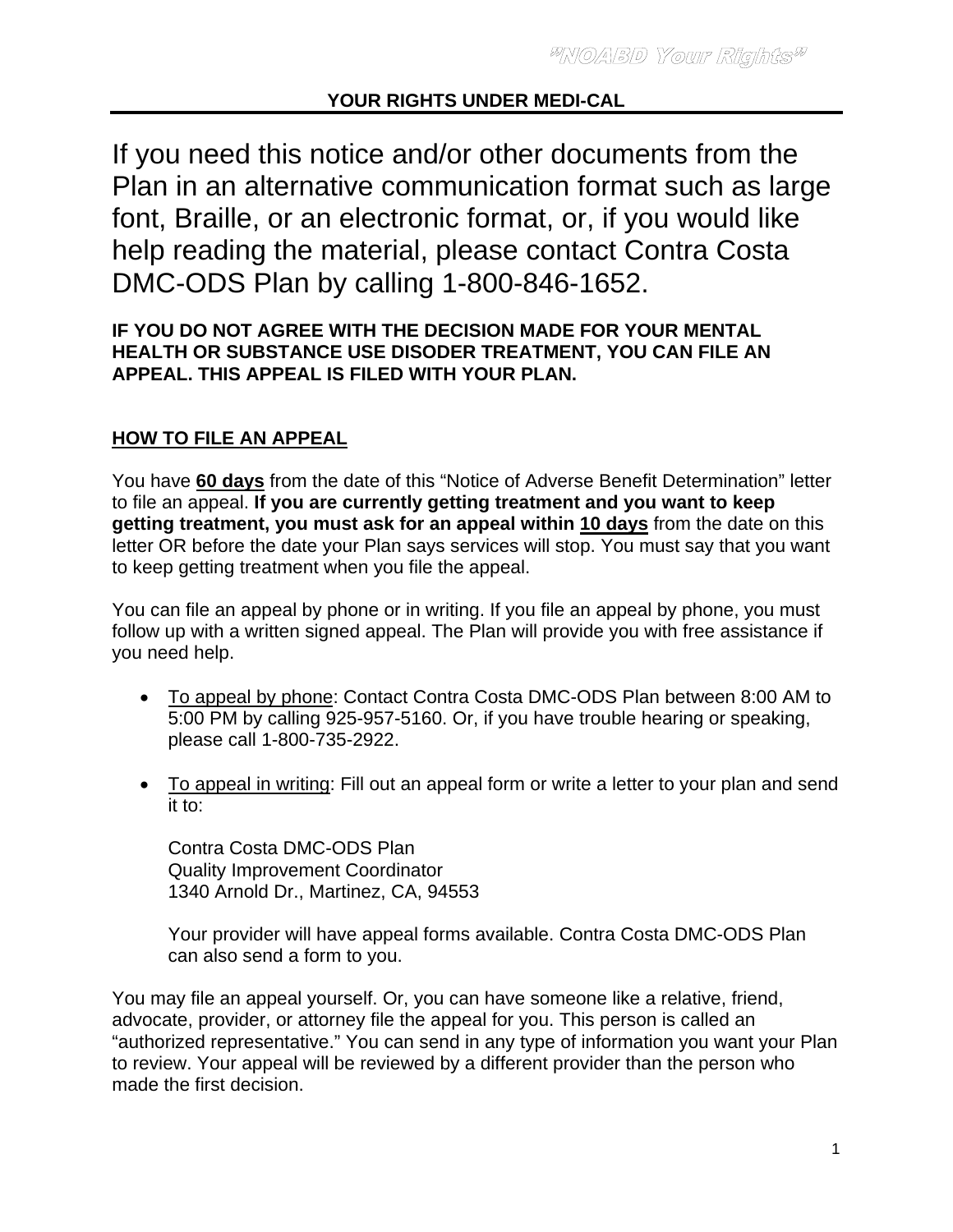Your Plan has 30 days to give you an answer. At that time, you will get a "Notice of Appeal Resolution" letter. This letter will tell you what the Plan has decided. **If you do not get a letter with the Plan's decision within 30 days, you can ask for a "State Hearing" and a judge will review your case**. Please read the section below for instructions on how to ask for a State Hearing.

#### **EXPEDITED APPEALS**

If you think waiting 30 days will hurt your health, you might be able to get an answer within 72 hours. When filing your appeal, say why waiting will hurt your health. Make sure you ask for an "**expedited appeal."** 

# **STATE HEARING**

If you filed an appeal and received a "Notice of Appeal Resolution" letter telling you that your Plan will still not provide the services, or **you never received a letter telling you of the decision and it has been past 30 days,** you can ask for a "State Hearing" and a judge will review your case. You will not have to pay for a State Hearing.

You must ask for a State Hearing within **120 days** from the date of the "Notice of Appeal Resolution" letter. You can ask for a State Hearing by phone, electronically, or in writing:

- By phone: Call **1-800-952-5253**. If you cannot speak or hear well, please call **TTY/TDD 1-800-952-8349**.
- Electronically: You may request a State Hearing online. Please visit the California Department of Social Services' website to complete the electronic form: https://secure.dss.cahwnet.gov/shd/pubintake/cdss-request.aspx
- In writing: Fill out a State Hearing form or send a letter to:

**California Department of Social Services State Hearings Division P.O. Box 944243, Mail Station 9-17-37 Sacramento, CA 94244-2430** 

Be sure to include your name, address, telephone number, Date of Birth, and the reason you want a State Hearing. If someone is helping you ask for a State Hearing, add their name, address, and telephone number to the form or letter. If you need an interpreter, tell us what language you speak. You will not have to pay for an interpreter. We will get you one.

After you ask for a State Hearing, it could take up to 90 days to decide your case and send you an answer. If you think waiting that long will hurt your health, you might be able to get an answer within 3 working days. You may want to ask your provider or Plan to write a letter for you, or you can write one yourself. The letter must explain in detail how waiting for up to 90 days for your case to be decided will seriously harm your life,